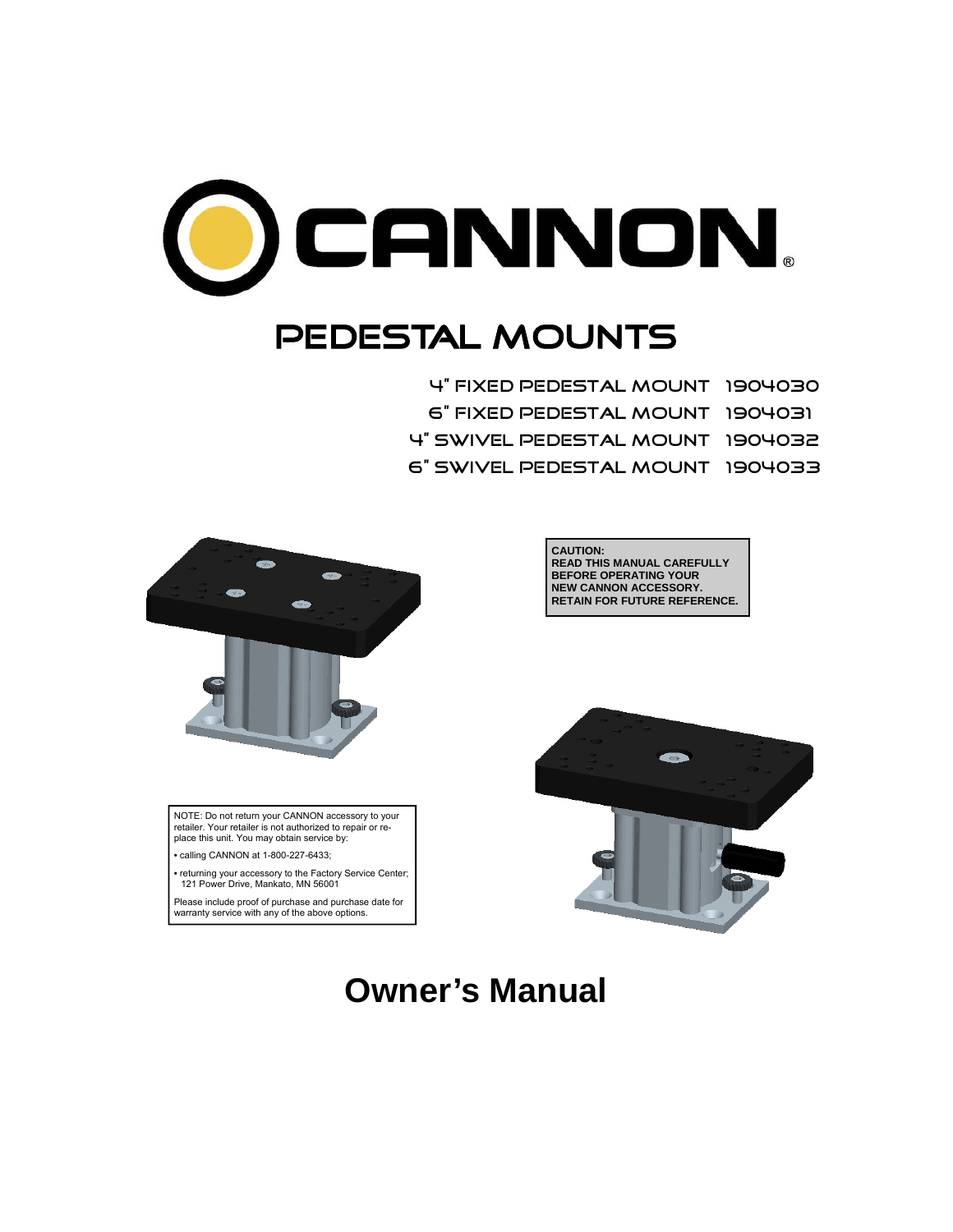## **Pedestal Mount Models & Features**

### **1904030 Fixed Base Downrigger Pedestal 4" 1904031 Fixed Base Downrigger Pedestal 6"**

 Cannon's fixed base downrigger pedestals can be surface mounted or track mounted for a variety of mounting positions and easy removal. The 3/4" thick aluminum top plate is pre-drilled and tapped for mounting Cannon downriggers as well as most Scotty®, Big Jon®, Penn®, Vector, Proos, Fishlander and Walker downriggers. Components are made from clear anodized aluminum and stainless steel for strength and corrosion resistance. The fixed base downrigger pedestals are compatible with Cannon, Bert's, and Traxstech track systems. Available in 4" and 6" heights.



### **1904032 Swivel Base Downrigger Pedestal 4" 1904033 Swivel Base Downrigger Pedestal 6"**

 Cannon's swivel base downrigger pedestals can be surface mounted or track mounted for a variety of mounting positions and easy removal. With 16 locking points, these downrigger pedestals allow for 360° downrigger rotation with locking points every 22.5°. The 3/4" thick aluminum top plate is pre-drilled and tapped for mounting Cannon downriggers as well as most Scotty®, Big Jon®, Penn®, Vector, Proos, Fishlander and Walker downriggers. Bearing system ensures smooth swivel action even while a downrigger weight is attached. Components are



made from clear anodized aluminum and stainless steel for strength and corrosion resistance. The swivel base downrigger pedestals are compatible with Cannon, Bert's, and Traxstech track systems. Available in 4" and 6" heights.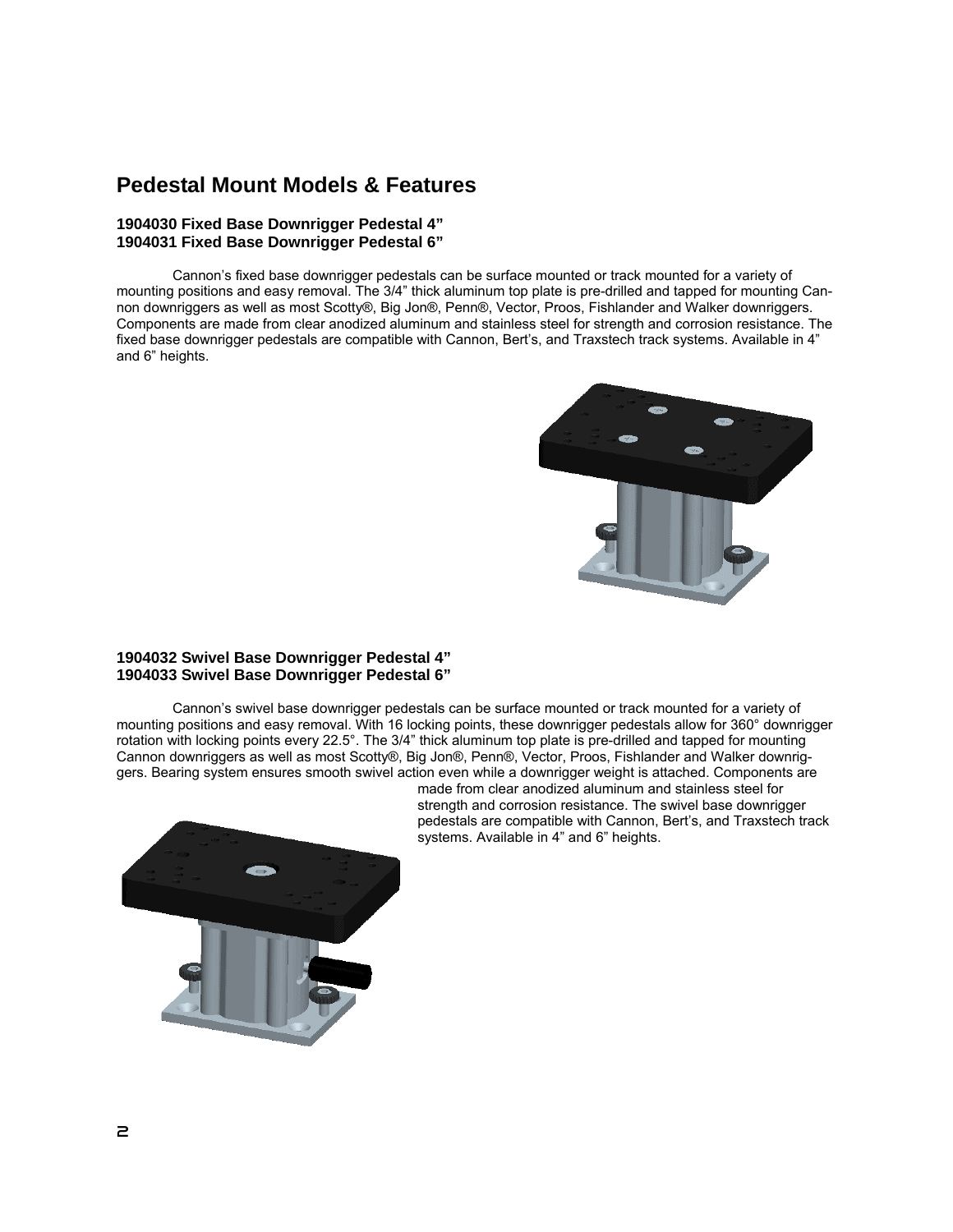## **How to use the Swivel Pedestal**

 Cannon's swivel base downrigger pedestals allow you to rotate the mounting plate for optimal positioning. To rotate the mounting plate, disengage the lock pin by pulling the lock pin handle down. Turn the plate to the desired angle and release the spring loaded lock pin making sure that it reengages. Check to make sure the swivel is in a fixed position.

### **Swivel Base Break Away Reset**

 The Cannon Swivel bases feature a unique break away system which allows the top plate to rotate while in the locked position. The break away feature will help prevent damage to the downrigger and boat in the event that the downrigger boom or ball would strike an object. If this should occur, the mounting plate of the swivel pedestal will turn, giving way to the unexpected load. The mounting plate can be reset back to any position by following these steps:

- 1) Locate the 3/8" bolts on the bottom of the top plate (See Figure 1).
- 2) With the pedestal locked in any position, loosen the bolts
- 3) Rotate the mounting plate back to the desired position.
- 4) Tighten the 3/8" bolts to 25 ft-lb.

### *Note: The downrigger weight must be stowed before resetting the swivel pedestal mount.*



*Figure 1*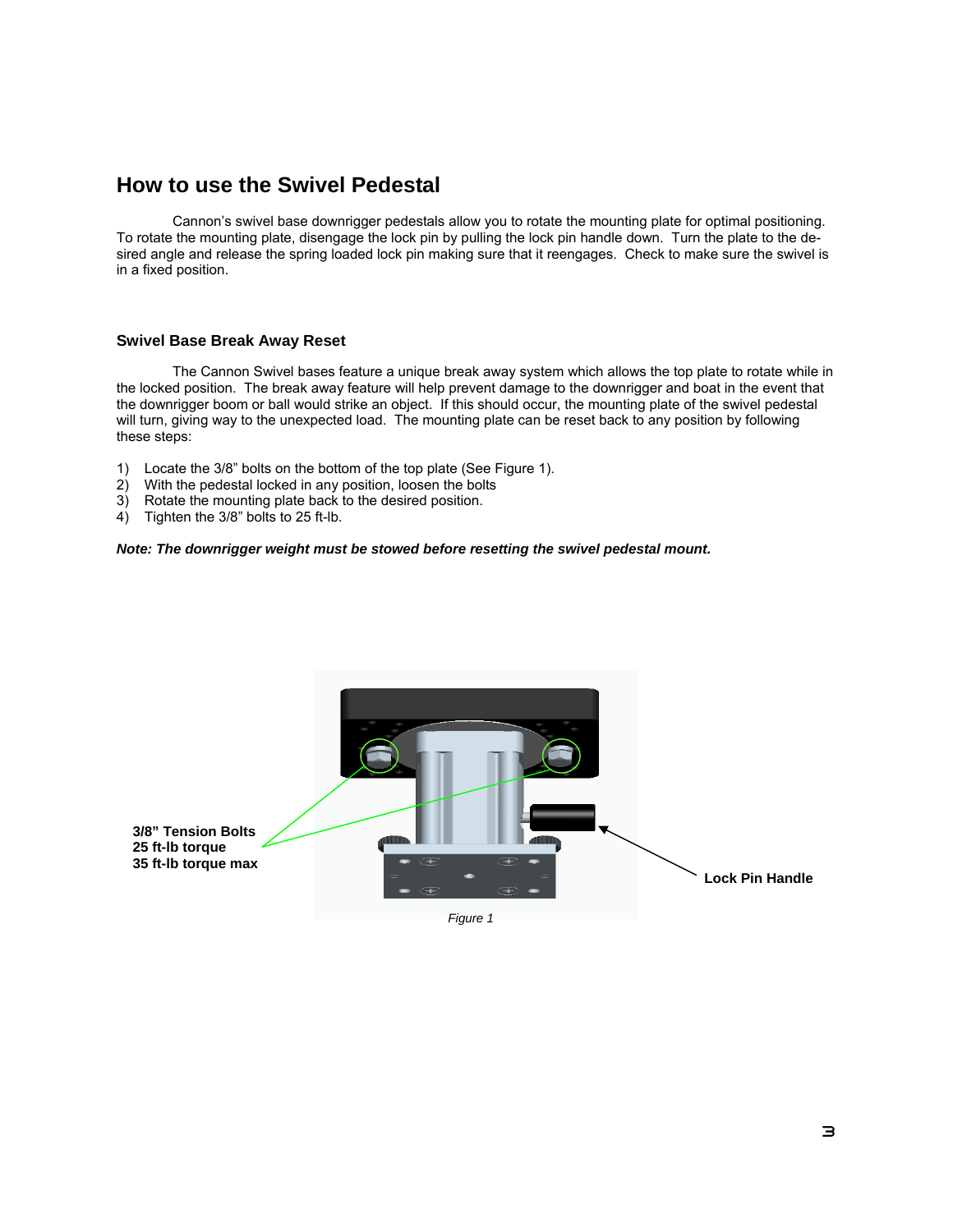# **Mounting the Pedestal to Your Boat**

### *Mounting Directly to Deck or Gunnel*

 Carefully choose an ideal position where you may best utilize your pedestal mount. Use the base of the pedestal as a template to mark hole locations and drill four 9/32" diameter through holes. Fix the pedestal to the deck or gunnel using four 1/4"-20 flat head screws with four flat washers, lock washers, and nuts *(not included)*. To determine the length of screw needed, measure the thickness of deck that you are mounting to and add at least 3/4".

### *Mounting to Cannon Track Mount*

 For versatility and lightening quick mounting, the Cannon Mounting Track system is ideal for utilizing your pedestal mount on your boat. Slide the base of the pedestal into the track and tighten the thumb screws to fix the pedestal in position. You may use a 3/16" Allen wrench for additional tightening.

*Note: For the Swivel Pedestal Mount, rotate the release handle to access the top of the thumb screw with the Allen wrench.* 

**1904025 Aluminum Mounting Track 6" 1904026 Aluminum Mounting Track 12" 1904027 Aluminum Mounting Track 18" 1904028 Aluminum Mounting Track 24" 1904029 Aluminum Mounting Track 36"** 

Cannon tracks allow for flexible mounting positions and easy removal of Cannon's track system accessories. Locking grooves allow thumb screws to index with track and prevent accessories from twisting. The system is compatible with Cannon, Bert's, and Traxtech track system products. Components are made from clear anodized aluminum and stainless steel for strength and corrosion resistance. All mounting hardware included. Available in 6, 12, 18, 24, and 36 inch lengths.

# **CAUTION:**

 **The Cannon Pedestal Mount is intended for use with a Track that is mounted directly to the deck of the boat ONLY.** 



### *Mounting to Cannon Deck Mount*

 The Cannon Deck Mount works great for adding stability and easy removal of your pedestal mount. With your Cannon Deck Mount installed on your boat, attach your pedestal mount by removing the thumb screws and fastening the pedestal base to the plate with four 1/4"-20 x 3/8" long flat head screws.

### **1904000 Deck Mount**

 The Cannon Deck Mount plate is a four inch by three inch clear anodized aluminum plate which allows the hard mounting of Cannon Dual Axis Rod Holders. The plate comes with a black protective mounting boot and all mounting hardware.

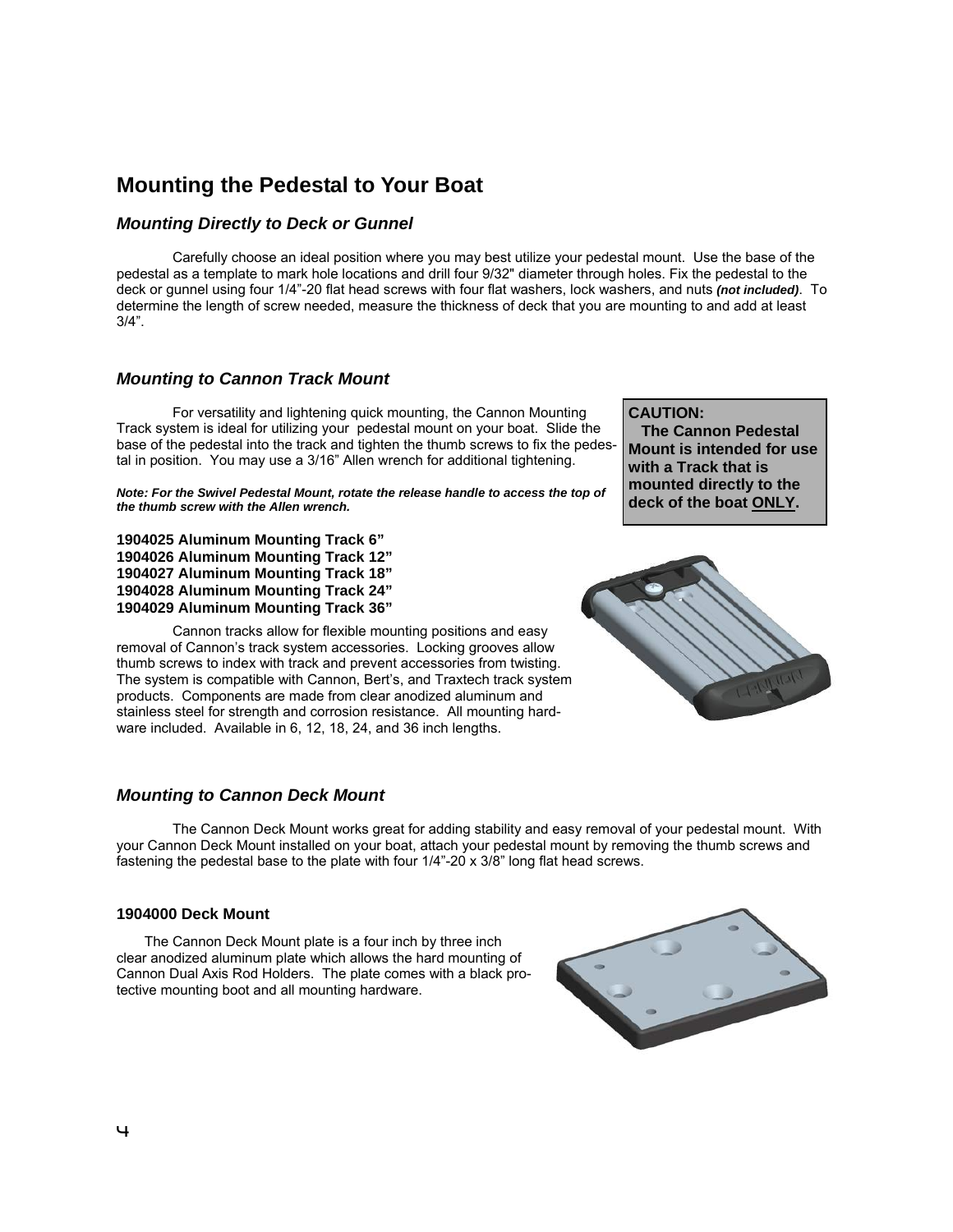### *Mounting Your Downrigger to the Pedestal Mount*

 The Cannon Pedestal Mount provides 1/4"-20 tapped mounting holes for attaching most downrigger mounting bases. To attach a mounting base you will need four 1/4"-20 screws *(not included)*. To determine the length of screws needed, measure the thickness of the downrigger mounting base and add 1/2". See below for screw lengths for the Cannon Downrigger mounting bases.

*Magnum / Digi-Troll Tall Mounting Base — 2" Long Truss Head screw Uni-Troll Low-profile Mounting Base — 1" Long Truss Head screw Easi-Troll / Lake-Troll Tab-Lock Base — 3/4" Long Truss Head screw* 

| Mounts<br>Pedestal | <b>Track Mount</b> | Gimbal Track Mount Pedestal Track Mount | <b>Rail Mount</b> | <b>Clamp Mount</b> | <b>Deck Mount</b> |
|--------------------|--------------------|-----------------------------------------|-------------------|--------------------|-------------------|
| 4" Fixed Mount     |                    |                                         | C                 |                    |                   |
| 6" Fixed Mount     |                    |                                         | C                 |                    |                   |
| 4" Swivel Mount    |                    | C                                       | C                 |                    |                   |
| 6" Swivel Mount    |                    | C                                       | C                 |                    |                   |

### **Pedestal Mount \ Accessory Compatibility**

● - Compatible ○ - Not Compatible

### **Troubleshooting - Swivel Pedestal**

*Problem: Pedestal will not rotate when the lock pin is disengaged.*  Make sure the downrigger line is all the way up. Any load on the downrigger or pedestal may prevent the pin from disengaging. Spray a lubricant into the slot which the lock pin slides. Make sure lock pin moves freely up / down.

*Problem: Pedestal rotates while in locked position under normal use.*  The break away bolts are not tight enough. Re-torque bolts to 25 ft-lb. NOTE: Bolts may have to be tightened higher than 25 ft. lbs under some conditions. Do not exceed 35 ft-lb as this may damage the top plate.

### **Replacement Parts**

| Part | <b>Part Number</b> | <b>Description</b> | <b>USED ON</b>                     |
|------|--------------------|--------------------|------------------------------------|
|      | 3393413            | THUMB SCREW        | 1904030, 1904031, 1904032, 1904033 |

*Problem: Pedestal did not breakaway while locked when the boom struck an object.*  The break away bolts are over-tightened. Loosen bolts and re-torque to 25 ft. lbs.